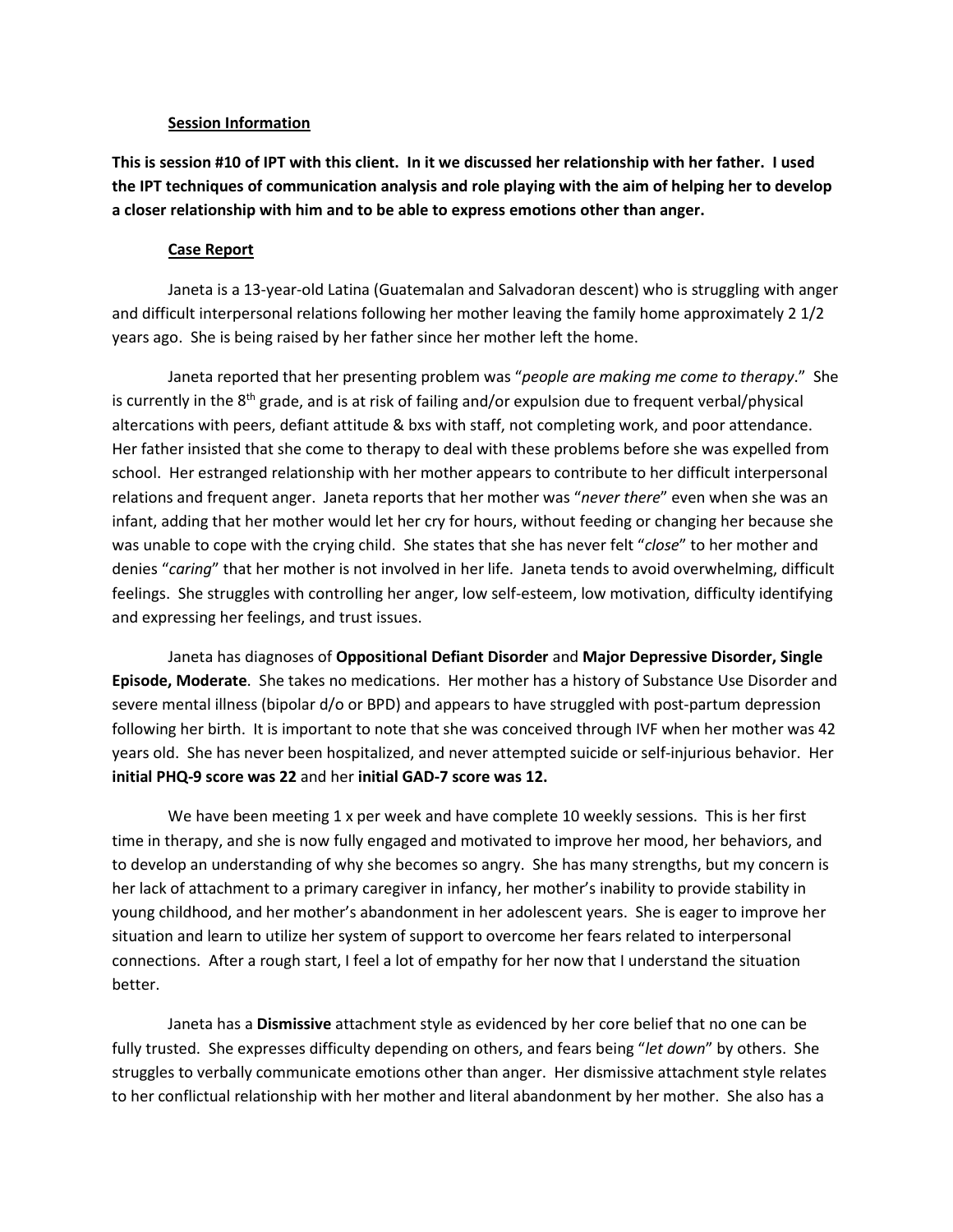general lack of social support, and an unhealthy, enmeshed relationship with her father. This leads her to feel that she must survive in life on her own, and she very quickly rejects others to protect herself.

Janeta's current support includes the following: her father, boyfriend, boyfriend's mother and grandmother, and one school friend. She reports that she is most dependent on her boyfriend as a source of support, due to their similar life experience, and her belief that he best understands her. She has been with her boyfriend for approximately six months and appears to have developed a very strong bond with him. She sees her boyfriend (as well as his mother and/or grandmother) approximately five x's per week, and he provides her with emotional support, companionship, and guidance.

The primary problem area of the therapy is **Interpersonal Disputes**. Focusing on interpersonal disputes supports her **IPT Summary** goals of improving social relations and decreasing her anger/aggressive behaviors when she feels "*threatened*." Further, since this is her first time receiving mental health services, working on her Interpersonal Disputes supports her goals of better coping with her depression and learning to trust others. While completing the IPT Summary, she acknowledged the following strengths: resilience, willingness to try things, and being a good friend. During the therapy sessions, I used the IPT Summary and Inventory in two ways: (1) as a starting point to evaluate her progress with her goals; and (2) as a focal point to redirect and support her when she was sharing her concerns and became fixated on how people in her life have "*wronged*" her. She has improved her social situation by communicating her feelings rather than running away or becoming aggressive when she feels hurt or attacked. We will continue to work on developing skills to replace aggressive behaviors with more adaptive responses.

The IPT interventions that I have used to assist her with her identified focal area include role playing and utilizing her strengths from the Summary to build her confidence and self-esteem. We also used communication analysis to examine how others might perceive the ways she communicates with them, and how she might change that communication. These interventions have helped her become more open to verbally communicating her feelings with important people in her life, building healthy relationships, and improving her self-esteem to allow her to become less emotionally dependent on her father. I intend to continue to use the same interventions for the remainder of IPT treatment. My goals for Janeta's IPT treatment are to assist her to become less enmeshed with her father (more emotionally independent), and support her in building healthy relationships in school, and in her community. My hope is that by using interpersonal disputes as a focal area and utilizing IPT interventions she will experience fewer incidents avoidance and anger, improve her coping skills to better manage life stressors, and continue to build her interpersonal relationships.

After completing 12 IPT sessions, we will be shifting to maintenance treatment as Janeta has been stabilizing and can tolerate sessions every other week. Her PHQ-9 score has decreased to 15, so maintenance treatment will be integral to continue to improve her score and continue to assist her in navigating interpersonal disputes with the various future life stressors that she would like to work on in therapy. The goals of maintenance IPT treatment are an extension of her primary goals outlined in the summary, better managing her anger and depression, processing the loss of a primary caregiver,